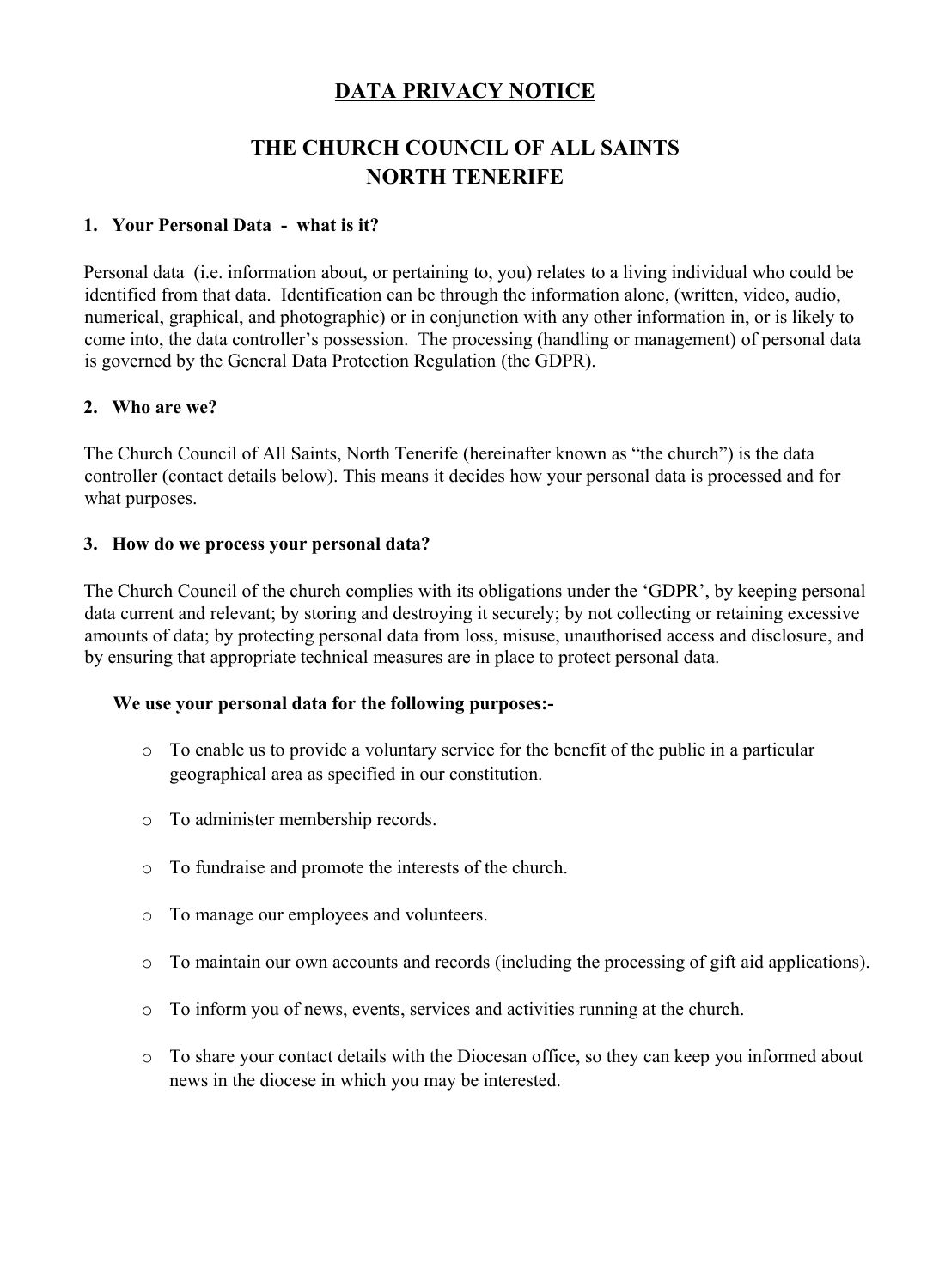### **4. What is the legal basis for processing your personal data?**

- o Explicit consent of the individual so that we can keep you informed about news, events, services and activities, and keep you informed about diocesan events.
- o Processing is necessary for carrying out legal obligations in relation to Gift Aid or under employment, social security/social protection law, or a collective agreement.
- o Processing is carried out by a not-for-profit body with a religious, philosophical, political or trade union aim provided that:-
	- $\checkmark$  the processing relates only to members, or former members (or those who have regular contact with the church).
	- ✓ it is in connection with those purposes; **and**
	- $\checkmark$  there is no disclosure to a third party without consent.

### **5. Sharing your personal data.**

Your personal data will be treated as strictly confidential and will only be shared with other members of the church, in order to carry out a service to other church members, or for purposes connected with the church, with your consent and will include only that information relevant in these specific instances. We will only share your data with third parties, outside of the chaplaincy, with your consent.

### **6. How long do we keep your personal data?**

We keep data in accordance with the guidance set out in the guide 'Keep or Bin: Care of Your Parish Records', which is available from the Church of England website.

Specifically, we retain Electoral Roll data while it is still current for both members and ex-members; gift aid declarations, and associated paperwork, for up to six years after the calendar year to which they relate; and chaplaincy registers (contracts such as baptisms, marriages, funerals) permanently.

## **7. Your rights and your personal data.**

Unless subject to an exemption under the GDPR, you have the following rights, with respect to your personal data:-

- o The right to request a copy of any personal data which the church holds about you.
- o The right to request that the Council of the church corrects any personal data if it is found to be inaccurate, or out of date.
- o The right to request your personal data is erased, where it is no longer necessary for the Church Council of the church to retain such data.